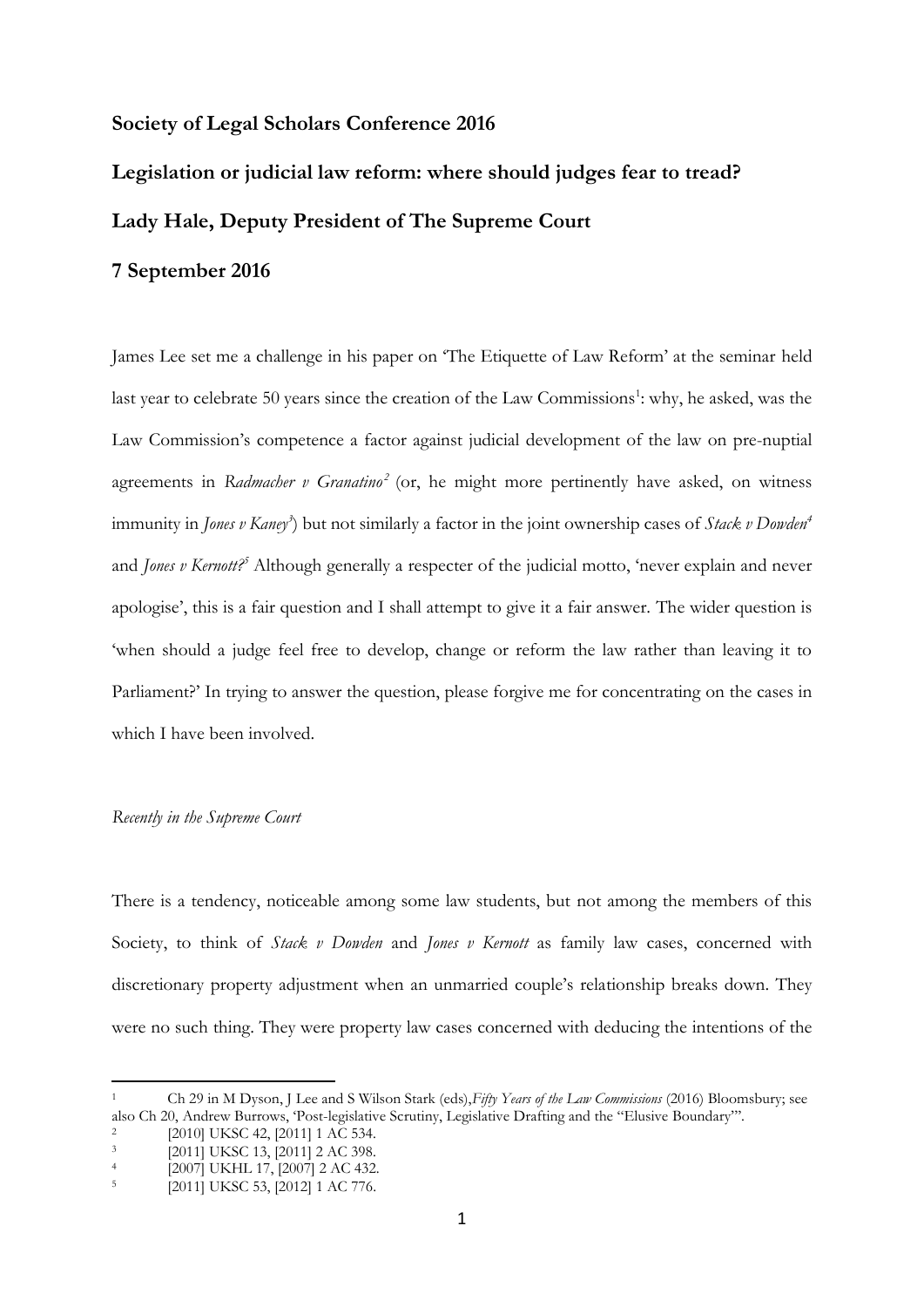parties as to their beneficial interests in a family home which was conveyed into their joint names. Whether there should be financial and property adjustment remedies available between unmarried couples is quintessentially a law reform project, conducted by the Law Commissions both north and south of the border,<sup>6</sup> leading to similar solutions which have been implemented in Scotland but not yet in England and Wales. They both envisaged a brand new remedy unlike anything there had been before. The project raised the empirical issue of how far the need for such a remedy could be demonstrated. It raised the fundamental policy question of how far the remedies available to unmarried couples should be assimilated to, or different from, those available to married couples. It required that the principles underlying such a remedy be worked out in detail. It required a statutory scheme to give effect to those principles. In short, it was a project for which the techniques established by the Law Commissions were particular well suited – research into the incidence and circumstances of unmarried relationships; consultation and consensus-building; and careful attention to working out the details.

To my mind, according binding force to pre-nuptial agreements, as the majority did in *Radmacher v Granatino*, was the same sort of project. Admittedly, the original policy argument against doing so - that it encourages marital breakdown if spouses have agreed in advance what the consequences of their separation shall be - has lost much of its force. These days the law does not regard marital breakdown as something to be discouraged at all costs. It carries little if any social stigma and the law is no longer concerned to use matrimonial remedies as a punishment for the crime of breaking up. These days there is much to be said for the couple knowing in advance where they will stand if things go wrong. The problem is that the object of such agreements, at least in this country, is to deprive one of the spouses of the divorce settlement to which he or she would otherwise be entitled: it is to limit rather than to enhance the claim. There may be good reasons for this. But

Law Commission, *Cohabitation: The Financial Consequences of Relationship Breakdown*, (2007) Law Com No 307; Scottish Law Commission, *Report on Family Law,* (1992) Scots Law Com No 135.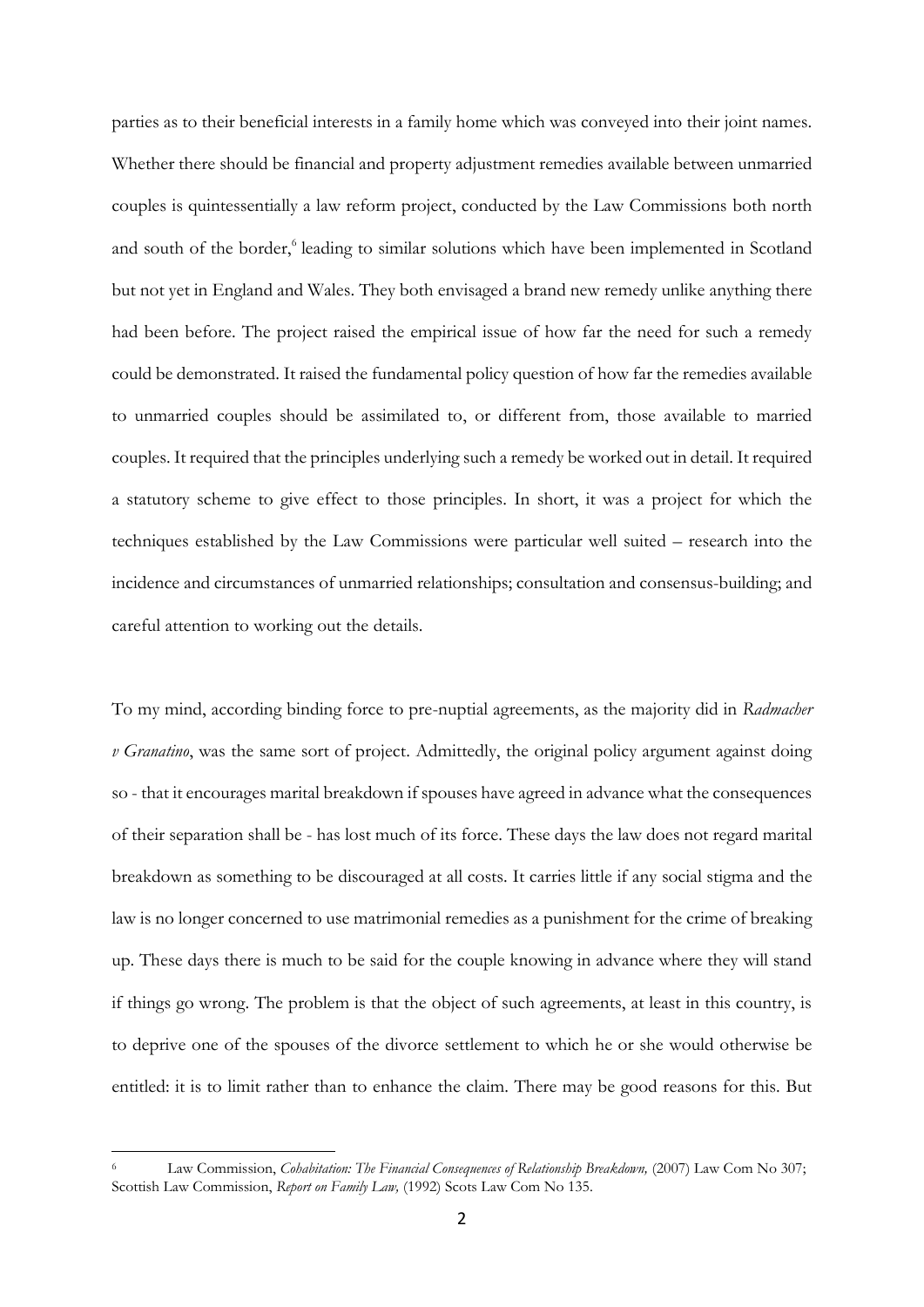there is also a strong public interest in ensuring that people who can afford to provide for needs which have arisen from their marriages are obliged to do so. And other common law countries which have recognised the validity of pre-nuptial agreements have also recognised the need for procedural safeguards: even if there is no inequality in bargaining power, people intending to marry are not always in the most rational or commercially astute frame of mind. At the very least, they need full disclosure of the resources upon which they might otherwise have a claim. And they need independent legal advice as to the effect of the agreement, what they are gaining and what they are giving up, and whether there should be break clauses or renegotiation should circumstances change. None of this comes cheap. But the devising of limits and safeguards such as these is exactly the sort of thing that is better suited to a legislative scheme than to judicial law making.

I also took the view that the same applied to lifting the immunity of expert witnesses from actions in negligence brought by their clients in *Jones v Kaney*. That involved, of course, a particularly egregious piece of professional negligence, which probably deprived the client of the damages to which he should have been entitled. It is easy to see why the majority thought that he should have a cause of action. But that was to open a Pandora's box without a thorough examination of the arguments or a carefully designed scheme to flesh out the details: which actions, which experts, which clients, which activities and in which circumstances. The policy arguments in favour of witness immunity are not the same as the policy arguments in favour of advocates' immunity, but it appears that it was the removal of the latter which convinced the majority that it was appropriate to remove the former. I do accept, however, that this case was much closer to the borderline than others and deeply regret any offence that I may have caused by calling it 'irresponsible'.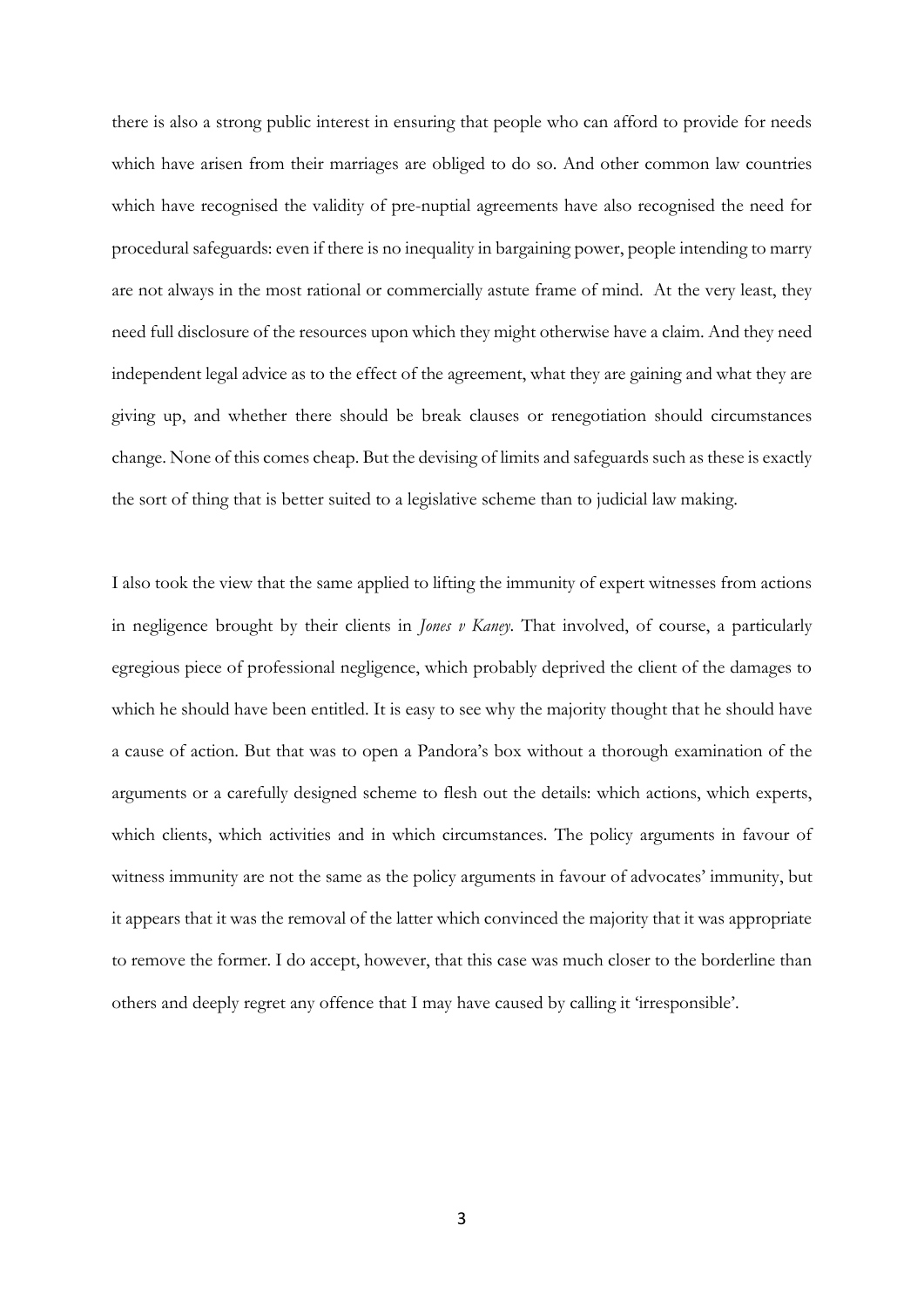Lord Nicholls and I might equally have been thought irresponsible in *OBG v Allen*,<sup>7</sup> but I am unrepentant. It was our view that the tort of conversion should be extended to intangible as well as tangible property. This was not to create a new tort or a new remedy. It was not to remove a long-held immunity granted on public policy grounds. It was to recognise that in modern times the debts owed you by your creditors are just as much your property as the cash under the bed and should be protected by proprietary as well as contractual remedies. If the debt represented by a cheque can be converted, why not debts represented in other ways? The majority thought that it should be left to Parliament.

*Stack v Dowden* and *Jones v Kernott* were similarly an exercise in adapting well-established principles of the common law to meet modern circumstances. As Lord Reid suggested in *Hedley Byrne and Co*  v Heller and Partners,<sup>8</sup> 'the law ought so far possible to reflect the standards of the reasonable man' (or, of course, woman). The reasonable person would assume that if a home is put into joint names the couple intend to own it jointly unless there is a good reason to think otherwise. The competing presumptions of advancement and resulting trust were themselves an attempt to reflect what the reasonable man would assume the intentions of the parties or party to be. Regrettably the House of Lords had declined to remove the sexism in the presumption of advancement when they might well have done so in *Pettitt v Pettitt.*<sup>9</sup> But if there had been no Matrimonial Causes Act giving property adjustment remedies on divorce, I think that the courts would have had little difficulty in assuming that, at least when it came to the family home, joint meant joint: the most commonly cited reason for putting a home into joint names is the right of survivorship. There cannot at one and the same time be an intention to hold jointly and an intention to hold in unequal shares. This is not to say that intentions cannot change over time. The only truly innovative feature of these

<sup>7</sup> [2007] UKHL 21, [2008] 1 AC 1.

<sup>8</sup> [1964] AC 465, at 482.

<sup>9</sup> [1970] AC 777.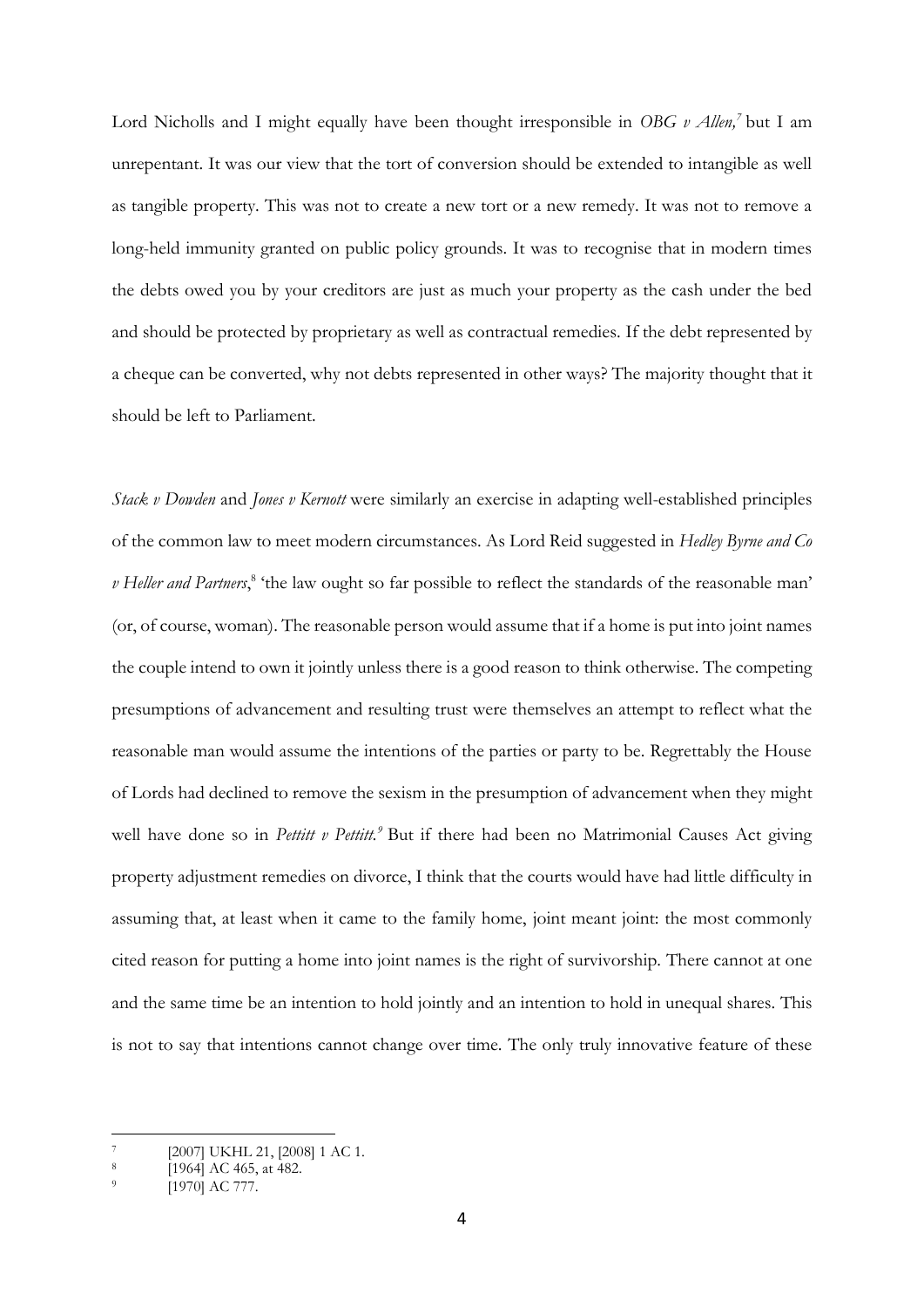decisions was to recognise this, in what Lord Hoffmann referred to as the 'ambulatory constructive trust'. So I hope that I can defend myself against any charge of inconsistency.

But should we distinguish between the incremental development of the law in this way and deliberately changing it, particularly where it has been decided at the highest level? We have just had a trilogy of cases in which the Supreme Court has done just that. First to be handed down was *R v Jogee*, <sup>10</sup> where we decided that the criminal law had 'taken a wrong turning' in the Privy Council in *Chan Wing-Sui v The Queen<sup>11</sup>* [1985] AC 168 and adopted by the House of Lords in *R v Powell; R v English*. <sup>12</sup> If two people set out to commit crime A and one of them committed crime B, the other was guilty as an accessory to crime B if he foresaw that it might happen, even if he did not intend it to do so. This was a new principle 'based on an incomplete, and in some respects erroneous, reading of the previous case law, coupled with generalised and questionable policy arguments' (para 79). We had had 'the benefit of a much fuller analysis' (para 80); it could not be said that the law was now well-established and working satisfactorily (para 81); if the law had taken a wrong turn it should be corrected (para 82); adopting mere foresight as a test for the mental element in murder was a serious and anomalous departure from the basic rule (para 83); and it required a lower mental threshold for guilt in an accessory than for the principal (para 84). In short, the courts having got the law into this mess it was for the courts to sort it out rather than to leave it to Parliament (para 85).

*Jogee* is an interesting cautionary tale: a later case which is critical of the judicial law making in an earlier case, where it was now clear that the courts had developed the common law without proper consideration of the underlying principles or of the policy arguments in favour extending criminal liability in this way.

<sup>10 [2016]</sup> UKSC 8, [2016] 2 WLR 681.

 $11$  [1985] AC 168.

<sup>12</sup> [1999] 1 AC 1.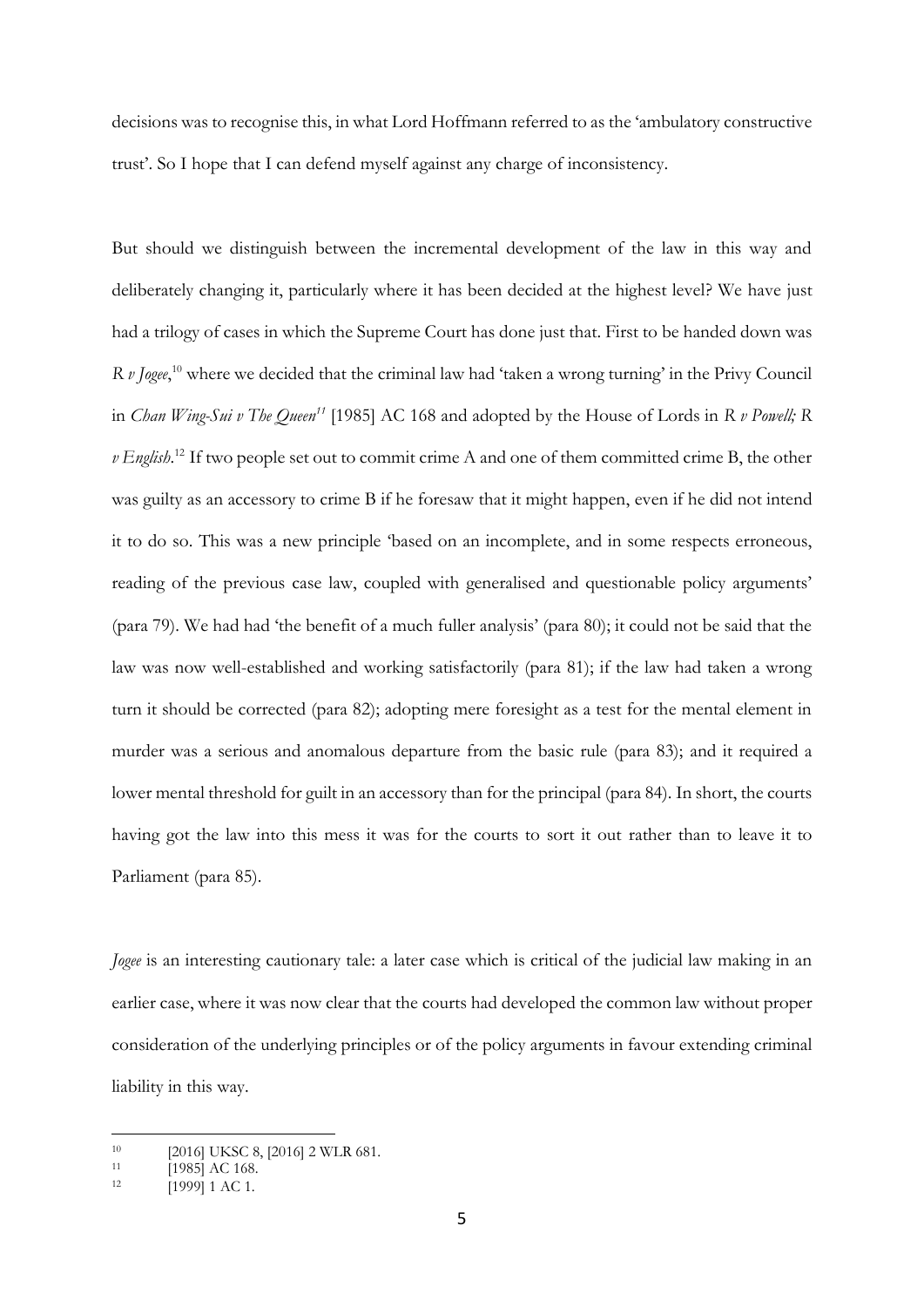Next in the trilogy came *Knauer v Ministry of Justice*, <sup>13</sup> which involved departure from the previous House of Lords' decisions in *Cookson v Knowles<sup>14</sup>* and *Graham v Dodds*. <sup>15</sup> The issue was whether the multiplier for calculating the financial loss suffered by dependants after a wrongful death should be measured from the date of trial or the date of death. The normal approach, used in non-fatal injuries, is to calculate the actual losses up to the date of trial and award a lump sum for those and then to calculate future losses by applying a multiplier (number of years) to a multiplicand (representing a year's loss of income and services). The multiplier reflects the normal life expectancy of the victim, based on actuarial tables which include a discount to take account of the so-called 'vicissitudes of life' and also a discount to reflect the benefit of getting a lump sum now to cater for losses which would have been suffered over a number of years in the future. Calculating the multiplier from the date of death rather than trial applies this discount for early receipt even though part of the sum has not been received early. In the case in question, this made a difference of over £52,000 to what Mrs Knauer's widower would receive. Everyone, including counsel for the defendant, agreed that this was wrong, a departure from the normal principle of full compensation. But could the courts put it right?

This was not so much a case of a 'wrong turning' in the past case but a case where 'times have moved on'. The House of Lords' decisions which had adopted the date of death were long before the Ogden actuarial tables which are now used to calculate future losses had been developed and accepted by the courts.<sup>16</sup> The assessment of damages was a much less sophisticated science than it now is. Not only had the 'legal landscape' changed, but the court also had the benefit of a thorough investigation and analysis by the Law Commission; this had recommended that the law be changed,

<sup>&</sup>lt;u>.</u> <sup>13</sup> [2016] UKSC 9, [2016] 2 WLR 672.

 $\begin{bmatrix} 14 & 1979 \end{bmatrix}$  AC 556.<br>  $\begin{bmatrix} 19831 & 1 \end{bmatrix}$  WT R 8

<sup>[1983] 1</sup> WLR 808.

<sup>16</sup> *Wells v Wells* [1999] 1 AC 345.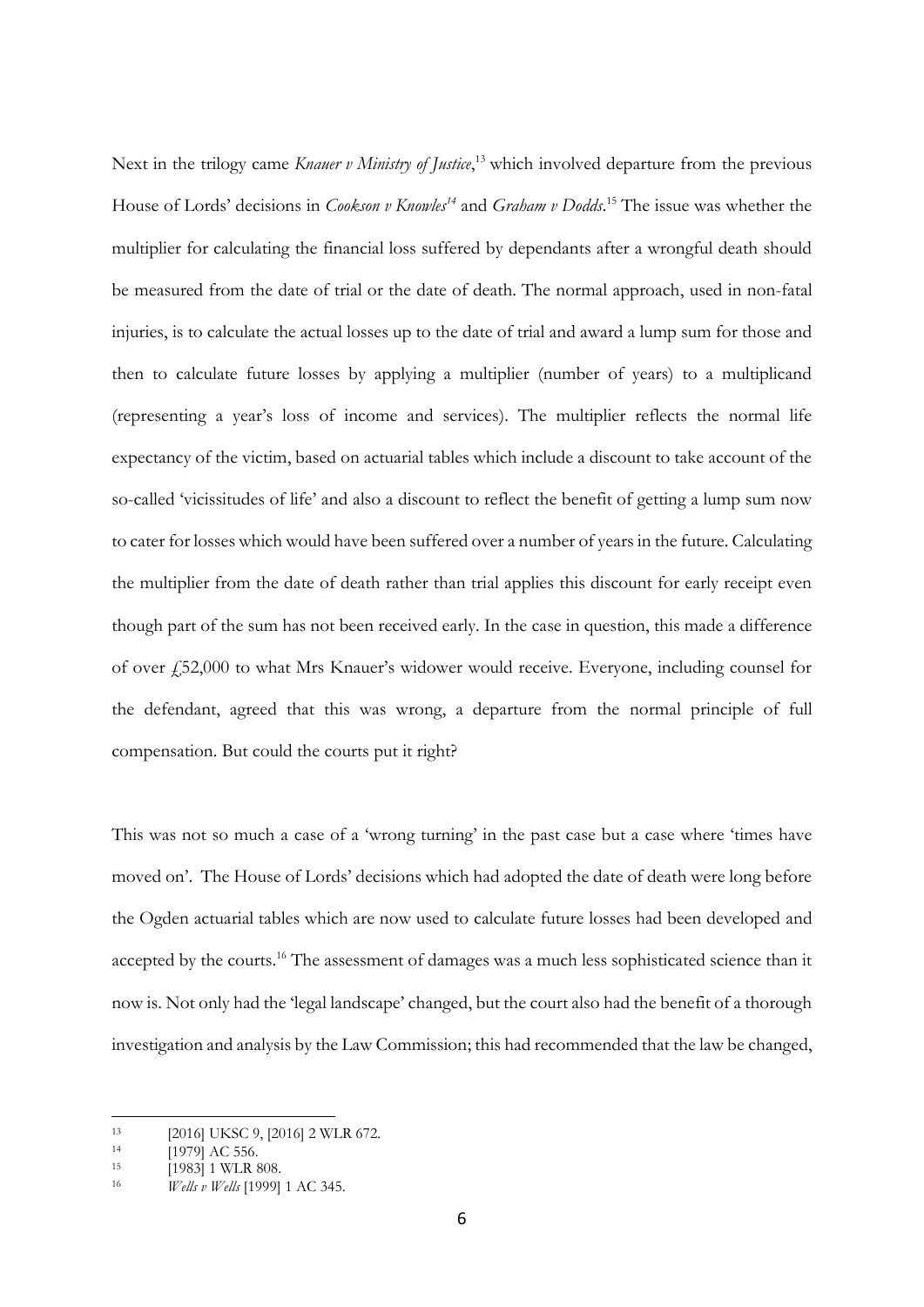but that there was 'room for judicial manoeuvre without legislation' to do so.<sup>17</sup> The assessment of damages had always been a matter for the courts rather than the legislature (with some exceptions). As in *Jogee*, the law had been made by the judges, and if shown to be defective, it should be corrected or brought up to date by the judges, unless there was a good reason to the contrary (para 26).

These were both unanimous decisions and probably uncontroversial, at least among lawyers. The same cannot be said of the most recent of the three, *Patel v Mirza*,<sup>18</sup> in which a nine judge court was convened to try and resolve the differences of opinion as to the scope and rationale of the illegality defence which had emerged in the earlier Supreme Court cases of *Hounga v Allen*, <sup>19</sup> *Les*  Laboratoires Servier v Apotex Inc,<sup>20</sup> and *Bilta (UK) Ltd v Nazir (No 2)* [2016] AC 1.<sup>21</sup> One side favoured the 'reliance' rule in *Tinsley v Milligan*: <sup>22</sup> if you could plead your claim without relying on the illegality you could recover; if not, not. The other side favoured an 'integrity of the legal system' approach: what was the purpose of the prohibition which had been transgressed; would it enhance that purpose to deny the claim; are there countervailing public policies; would it be proportionate? The latter approach prevailed by a majority of six to three. But we would all have allowed the particular claim in question: Mr Patel had handed over a large sum of money to Mr Mirza for the purpose of an insider dealing transaction proposed by Mr Mirza which never took place. Mr Patel was entitled to his money back. It did not serve the purpose of the legislation for Mr Mirza to keep his ill-gotten gains.

<sup>17</sup> Law Com No 263, *Claims for Wrongful Death* (1999), para 4.20.

<sup>&</sup>lt;sup>18</sup> [2016] UKSC 42, [2016] 3 WLR 399.

<sup>19 [2014]</sup> UKSC 47, [2014] 1 WLR 2889.

<sup>&</sup>lt;sup>20</sup> [2014] UKSC 55, [2015] AC 430.

 $21$  [2015] UKSC 23, [2016] AC 1.

<sup>&</sup>lt;sup>22</sup> [1994] 1 AC 340.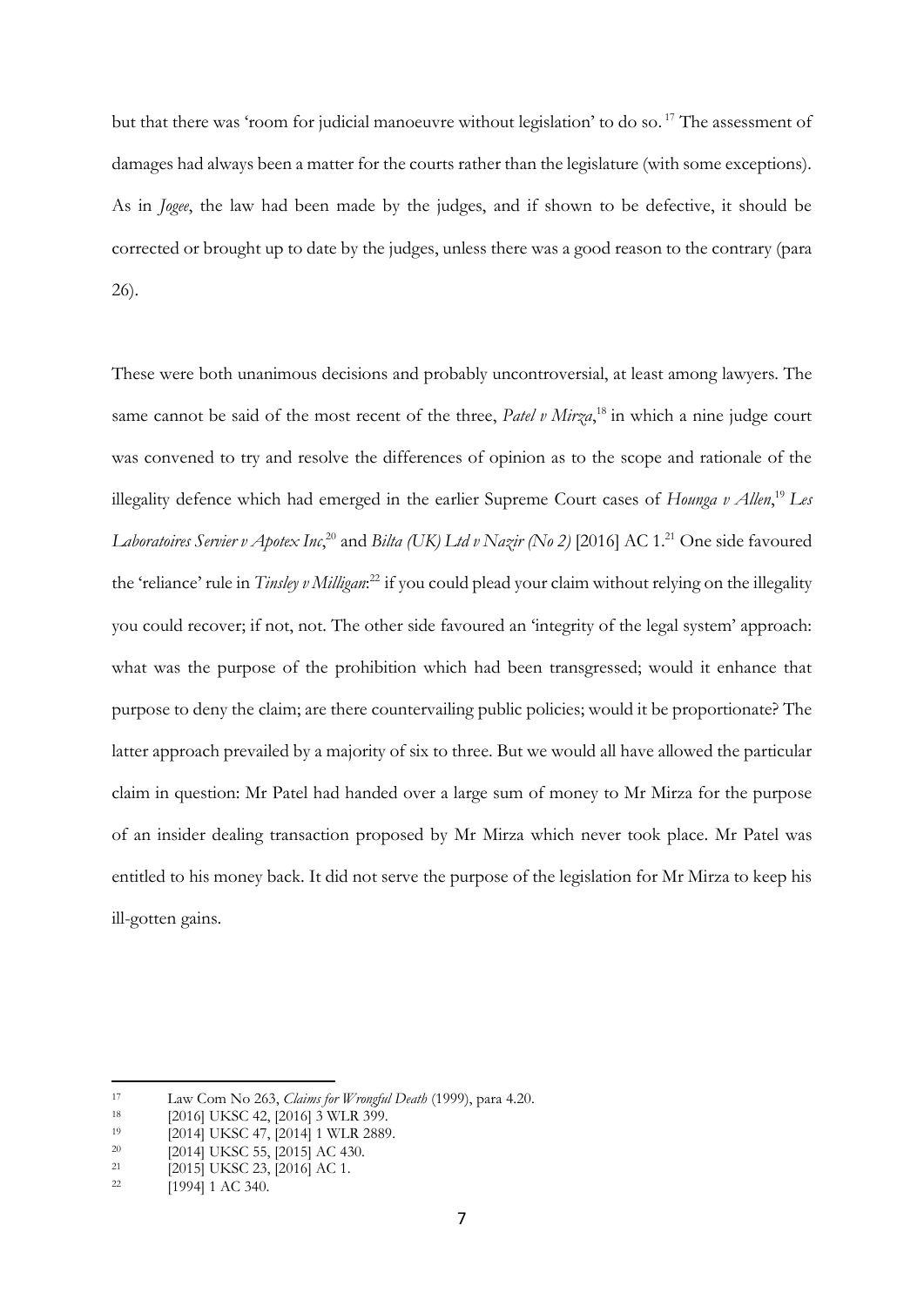Once again, the Law Commission had encouraged the courts to develop the law.<sup>23</sup> After a prolonged investigation of the illegality defence, it had declined to recommend legislative reform (save in one respect), on the ground that the courts seemed to be developing the law in the right direction (but that was, of course, before the differences of opinion revealed by *Hounga, Les Laboratoires,* and *Bilta*). This was clearly an area of judge-made law where the judges had got us into a mess and Parliament was most unlikely to get us out of it. A thorough investigation by the Law Commission was a great help to us in trying to do so.

So how are we to make up our minds whether an issue is suitable for development by the judges or whether it should be left to Parliament? Theoretically, an outdated or unjust law can always be corrected by Parliament. There are problems with relying on either the judges or Parliament to develop or reform the law.

## *Problems with judicial development*

<u>.</u>

There are many objections to the judges' developing the law, but the most powerful one is the character of litigation itself. As the great RE Megarry said,<sup>24</sup> 'argued law is tough law' (albeit adapting FW Maitland's 'taught law is tough law', <sup>25</sup> which should be music to the ears of members of this Society). When an issue has been thrashed out in adversarial argument between two or more parties to whom the result really matters, any judge is more likely to appreciate the pros and cons of any particular outcome than if he had simply investigated it for himself. Any judge who has read one side's written argument and thought, 'that seems pretty convincing', knows perfectly

<sup>23</sup> Law Com No 320, *The Illegality Defence* (2010); following Consultation Paper No 154, *Illegal Transactions: The Effect of Illegality on Contracts and Trusts Law* (1999), Consultation Paper No 160, *The Illegality Defence in Tort* (2001), and Consultation Paper No 189, *The Illegality Defence: A Consultative Report* (2009).

<sup>&</sup>lt;sup>24</sup> *Cordell v Second Clanfield Properties Ltd* [1969] 2 Ch 9, p 16.<br><sup>25</sup> *English Laps and the Benaissance* (1901), p 18: see Sir Bober

<sup>25</sup> *English Law and the Renaissance* (1901), p 18; see Sir Robert Megarry (ed Bryan A Garner), *A New Miscellany at Law* (2005), p 89.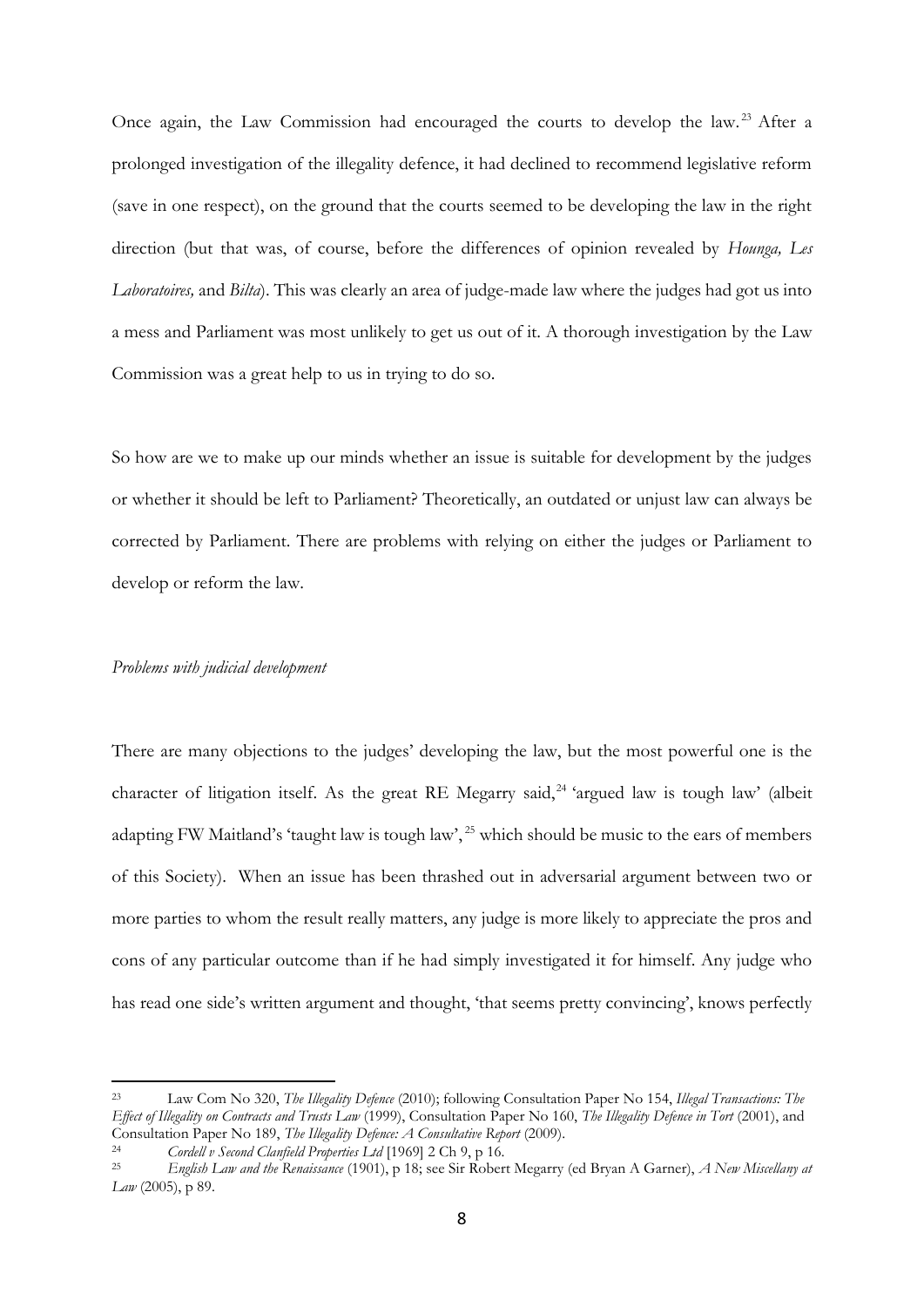well that it will seem much less convincing once he has read the other side, and different again when each side has had the opportunity of debating it with the judge at the oral hearing.

Maybe so. But the parties are not debating the issue in order to promote the just and orderly development of the law. They are doing so in order to achieve the result that they want. It is usually they who frame the issues – in our court we require them to agree a 'statement of facts and issues'. They will then choose which materials and arguments to deploy. It is rare for a court to decide a case on the basis of an argument which has not been deployed by the parties. If the court is inclined to decide the case on a completely fresh basis, it is customary to give the parties an opportunity of commenting: argued law is tougher law and judicial research is not infallible. Not that it is always easy to decide whether the basis is completely fresh: it might have been briefly touched upon in the argument<sup>26</sup> or simply be a different way of analysing the materials which have been presented<sup>27</sup>.

So most of the time the case is decided on the arguments presented by the parties. The court may even refer to the fact that no-one has argued something else or disputed a particular proposition. Each party may have had their reasons (not necessarily the same reasons) for not disputing a particular proposition or opening up a particular line of argument<sup>28</sup>. Busy courts encourage them to focus on their best points, so they concentrate on the ones which they think most likely to win them the case and leap upon any olive branch offered by the court.

Added to this, the parties usually have neither the will nor the resources to research the background facts and policy arguments, whether of legal or social or economic or any other kind of policy. In

<sup>26</sup> Witness counsel's unsuccessful attempt to reopen the appeal in *Assange v Swedish Prosecution Authority (Application to Re-open Appeal)* [2012] 3 WLR 1 (not included in the AC report).

Witness the benefit cap case, where further argument was allowed after the hearing and the outcome changed: *R (SG and others) v Secretary of State for Work and Pensions* [2015] UKSC 16, [2015] 1 WLR 1449.

<sup>28</sup> Witness the faint-hearted attack on *Addis v Gramophone Company* [1909] AC 488 in *Edwards v Chesterfield Royal Hospital NHS Foundation Trust* [2011] UKSC 58, [2012] 2 AC 22.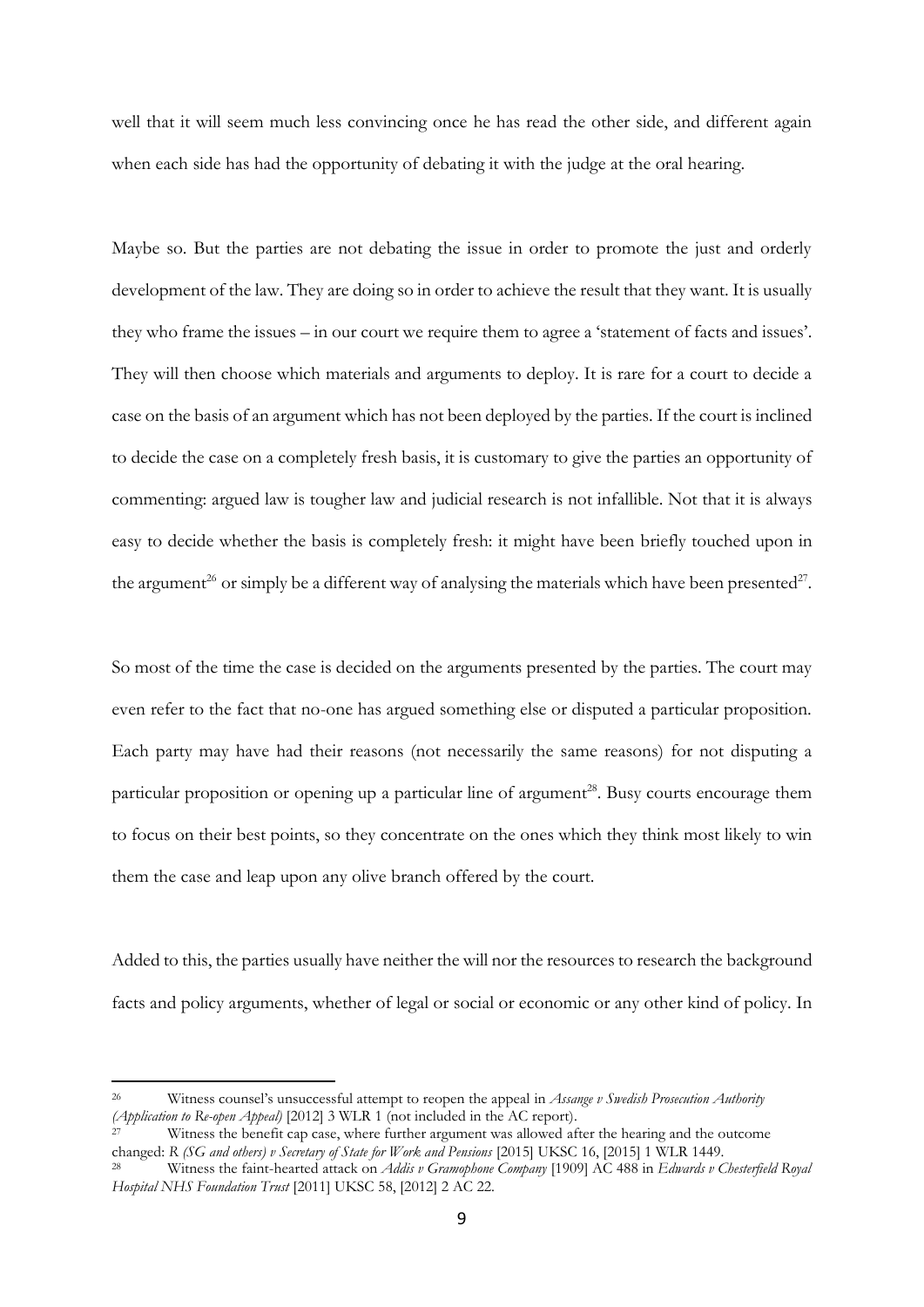*Jones v Kernott*, for example, we were referred to none of the extensive academic literature which had both preceded and followed *Stack v Dowden*. We had to consult it ourselves. It is difficult for the parties, at least until they get to our court, to know whether the court will be interested either in academic commentary or in comparative law. We usually are interested, but it takes skill and resources to research this properly. Fortunately, there seems to be a growing trend for parties to recruit academic lawyers to their legal teams, which certainly happened in both *Jogee* and *Patel*.

As well as the limitations of the adversarial process, there are the limitations of the judiciary. I am so old that I remember being in the audience for Lord Reid's famous lecture to the Society of Public Teachers of Law on 'The judge as lawmaker' in September 1971.<sup>29</sup> There he exploded the 'fairy tale' that judges simply discover rather than make the common law. But he went on to say that, where there was scope for the judges to mould the development of the common law, they should 'have regard to common sense, legal principle and public policy, in that order'. I have no problem with legal principle. That seems to me the main basis on which we should be developing the law - hence if criminal liability is in principle based on subjective intention, or sometimes recklessness, it was wrong to substitute foresight for intention, as happened in *Chan Wing-Siu,* and it was right to correct it, as happened in *Jogee*.

But I have problems with common sense and public policy. Once upon a time I was rude enough to say that 'one man's common sense is another woman's hopeless idiocy'.<sup>30</sup> I was referring to the  $19<sup>th</sup>$  century rule that complaints of statutory rape had to be brought within three months, that is, before any pregnancy became apparent. The thinking was that, once a pregnancy became apparent, the victim was so likely to lie about the perpetrator that a prosecution would be unsafe, even though, of course, the pregnancy demonstrated beyond doubt that she had indeed been a victim

<sup>29</sup> (1972) 12 JSPTL 22.

<sup>&</sup>lt;sup>30</sup> John Maurice Kelly Memorial Lecture, *Law Maker or Law Reformer: what is a Law Lady for?* (2005) Faculty of Law, University College Dublin, p 7.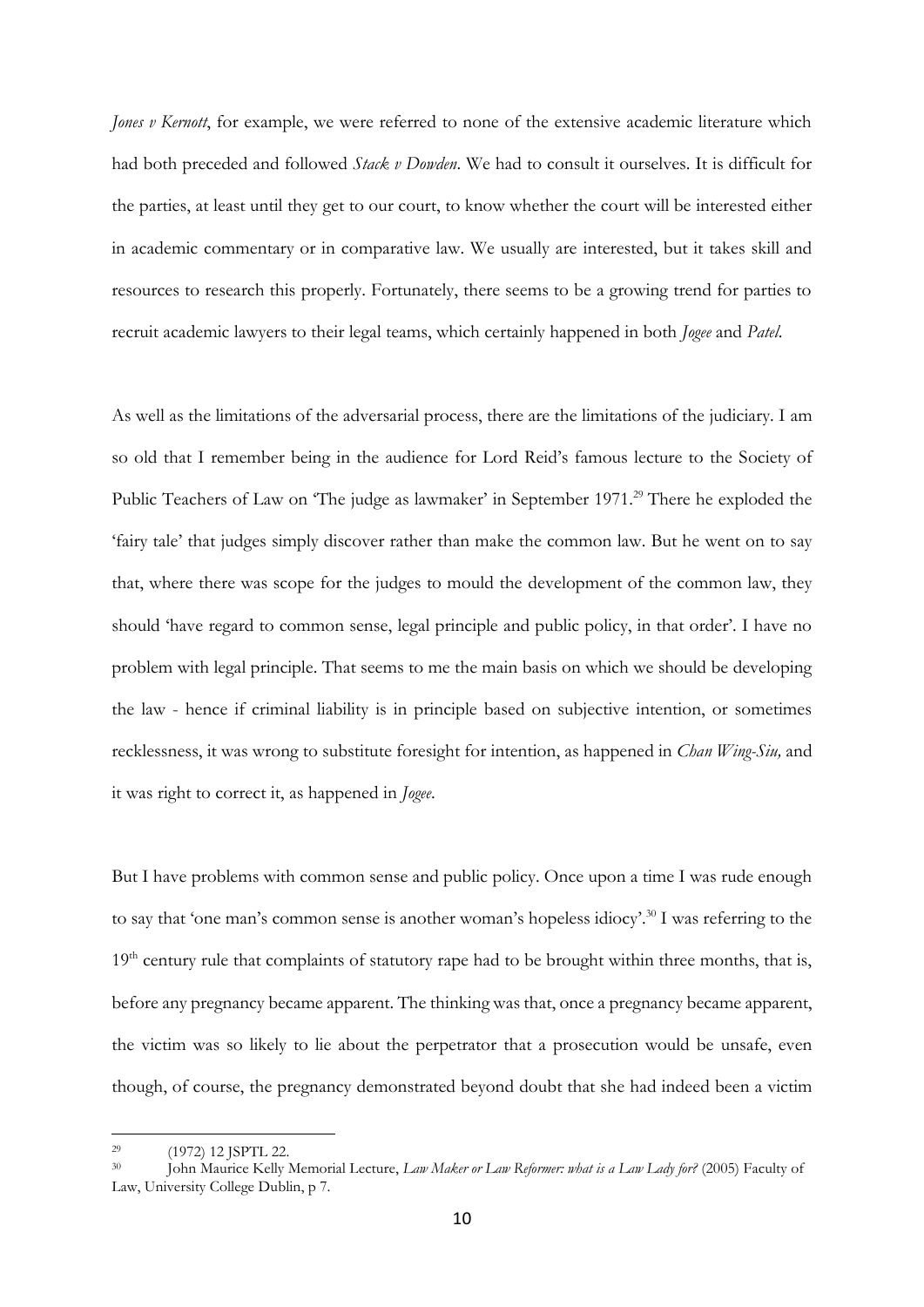of the crime and not all statutory rapes result in pregnancy. I am not, of course, arguing that judges should not use their common sense, merely that they should not mistake their own prejudices and preconceptions for it.

Public policy is also a necessary but dangerous consideration. It has so many different meanings. It can simply mean fairness as between different groups of people: if the spectators at Hillsborough who suffered psychiatric harm by witnessing the disaster as it unfurled were denied compensation it would be wrong for the police officers who suffered the same harm for the same reason to be compensated.<sup>31</sup> If, as Lord Reid seemed to think, public policy refers to keeping in step with public opinion, going to the grass roots, then there is no machinery for the judges to find out what this is. Inquiries among their own social circle are unlikely to be a reliable guide. At the Law Commission, we did occasionally conduct reasonably scientific studies of public opinion on a particular issue.<sup>32</sup> It was very difficult to do this in a way which conveyed enough information to respondents for them to form reasonable opinions, but at least we could try. The judges cannot do this, and neither on the whole can the parties, although we have on occasions been presented with survey evidence, usually by NGO interveners who have conducted research for their own purposes. If public policy refers to resource implications, in the widest possible sense, or to the likely effect upon people's behaviour, as the judges often seem to think, then again, they rarely have reliable information about this. In *Michael v Chief Constable of South Wales Police*, <sup>33</sup> for example, the issue was the liability of the police for the negligent mishandling of a 999 call thus failing to prevent the murder of a young mother by her former partner. In the earlier cases on the scope of the police duty of care in the prevention and investigation of crime,  $34$  the impact on police

<sup>&</sup>lt;sup>31</sup> *White v Chief Constable of South Yorkshire Police* [1999] 2 AC 455.<br><sup>32</sup> • Eq. J aw Commission No. 192. *Eamily Law: The Ground for Dinor* 

<sup>32</sup> Eg Law Commission No 192, *Family Law: The Ground for Divorce* (1989), Appendix D.

<sup>33</sup> [2015] UKSC 2, [2015] AC 1732.

<sup>34</sup> Principally *Hill v Chief Constable of West Yorkshire* {1989] AC 53, *Brooks v Commissioner of Police for the Metropolis*  [2005] UKHL 24, [2005] 1 WLR 1495, and *Van Colle v Chief Constable of the Hertfordshire Police* [2008] UKHL 50, [2009] AC 225.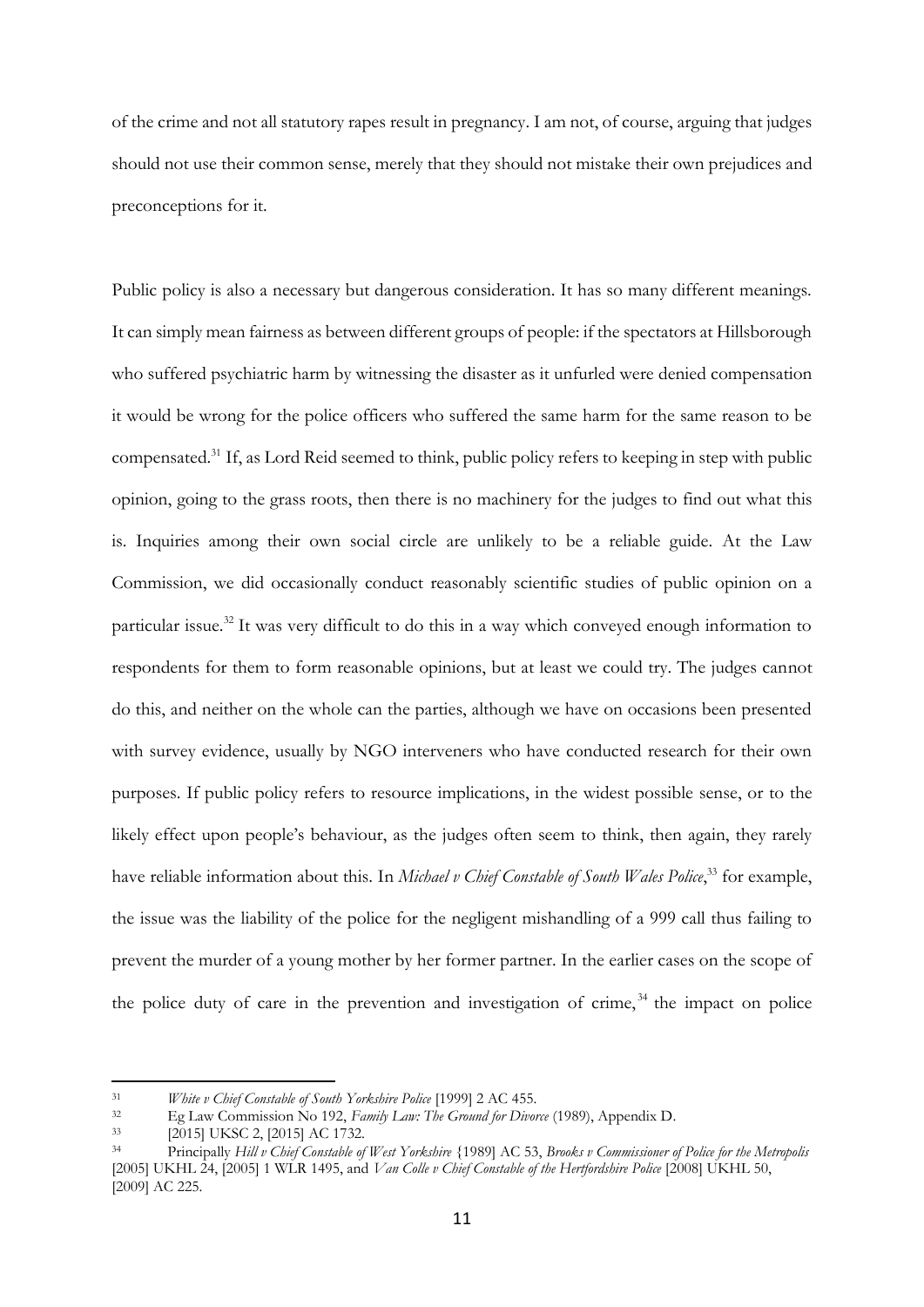resources and behaviour of widening their potential liability had loomed large. Most of those arguments had been exploded, and not only because the police remain potentially liable under the Human Rights Act if death results. While I did not agree with the majority in the result, I was glad to see that their reasoning relied much more heavily on legal principle – the general principles governing liability for omissions and liability for the misdeeds of third parties - than on such public policy arguments.

There are other disadvantages in judicial law reform. The law should be clear and predictable, especially if people have for many years been basing their transactions or their behaviour on a particular understanding of what the law is. Judges should be slow indeed to change that understanding, although this is not unknown: perhaps the most famous examples being *Woolwich*  Building Society v Inland Revenue Commissioners,<sup>35</sup> on the recoverability of money paid under a mistake of law; *R v R*,<sup>36</sup> on rape within marriage; and *Re Spectrum Plus*,<sup>37</sup> on whether a charge over book debts was a fixed or a floating charge.

Once upon a time, when judges were a relatively homogenous group who led somewhat cloistered lives (some still do), it may well have been that, if called upon to decide a new issue, or to develop the law in a particular way, it was reasonably predictable how they might do this. Their reputation for impartiality and neutrality was not endangered by their doing so: they may have been, to borrow Will Carling's phrase, 'old farts', and boring at that, but at least they were predictably boring old farts. But once judges become a more diverse group with a wider range of background, experience, and philosophy, their approach to particular issues might also become more diverse and thus less predictable. Some fear that this unpredictability might endanger the reputation of the judiciary as a whole for impartiality and neutrality. We do not want it thought that the identity of the individual

<sup>35</sup> [1993] AC 70.

 $\frac{36}{37}$  [1992] 1 AC 599.

 $\overline{20051}$  UKHL 41, [2005] 2 AC 680.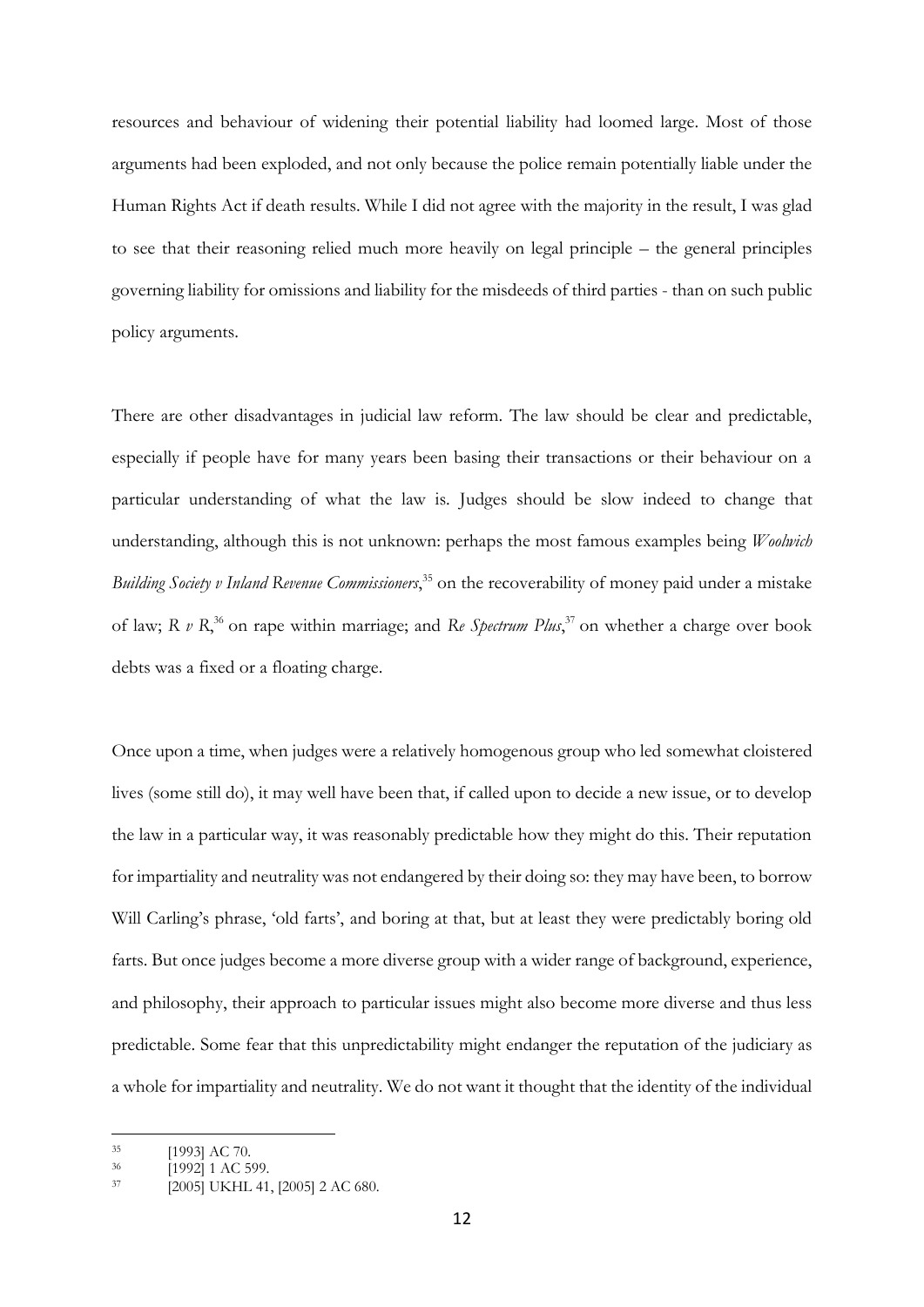judge or the composition of the particular panel deciding the case will make a difference to the outcome.

Finally, it is argued that if the judges put right the worst injustices or anomalies in the law, there is less incentive for Parliament to legislate for a comprehensive and properly worked out solution. This was, for example, an objection to the incremental development of the law of conversion which Lord Nicholls and I favoured in *OBG v Allen*. But that leads us to the problems with leaving it to Parliament to develop the law.

## *The problems with Parliament*

Anyone who has ever had anything to do with the work of the Law Commissions, both here and elsewhere in the common law world, will have grasped how hard it is to develop or reform the common law by legislation. The easiest route may simply be abolition (as eventually happened with the common law crimes of blasphemy and blasphemous libel<sup>38</sup>). But even this is not simple, because you have first to define what it is that you are abolishing. When I first arrived at the Law Commission, I thought that I knew what the parol evidence rule was and that it ought to be abolished. But the Commission decided that there was nothing to abolish. All it meant was that, if the parties had agreed that their writing would contain the whole of their agreement, neither should be allowed to adduce evidence that it contained something else. If they had not so agreed, there was no objection to their adducing parol evidence as to the true contents of their agreement. Some of us would have preferred a simple little statute making this clear to the lesser mortals who had a simpler view of the law, but this view did not prevail.<sup>39</sup>

<sup>38</sup> Criminal Justice and Immigration Act 2008, s 79.

Law Com No 154, *The Parol Evidence Rule* (1986).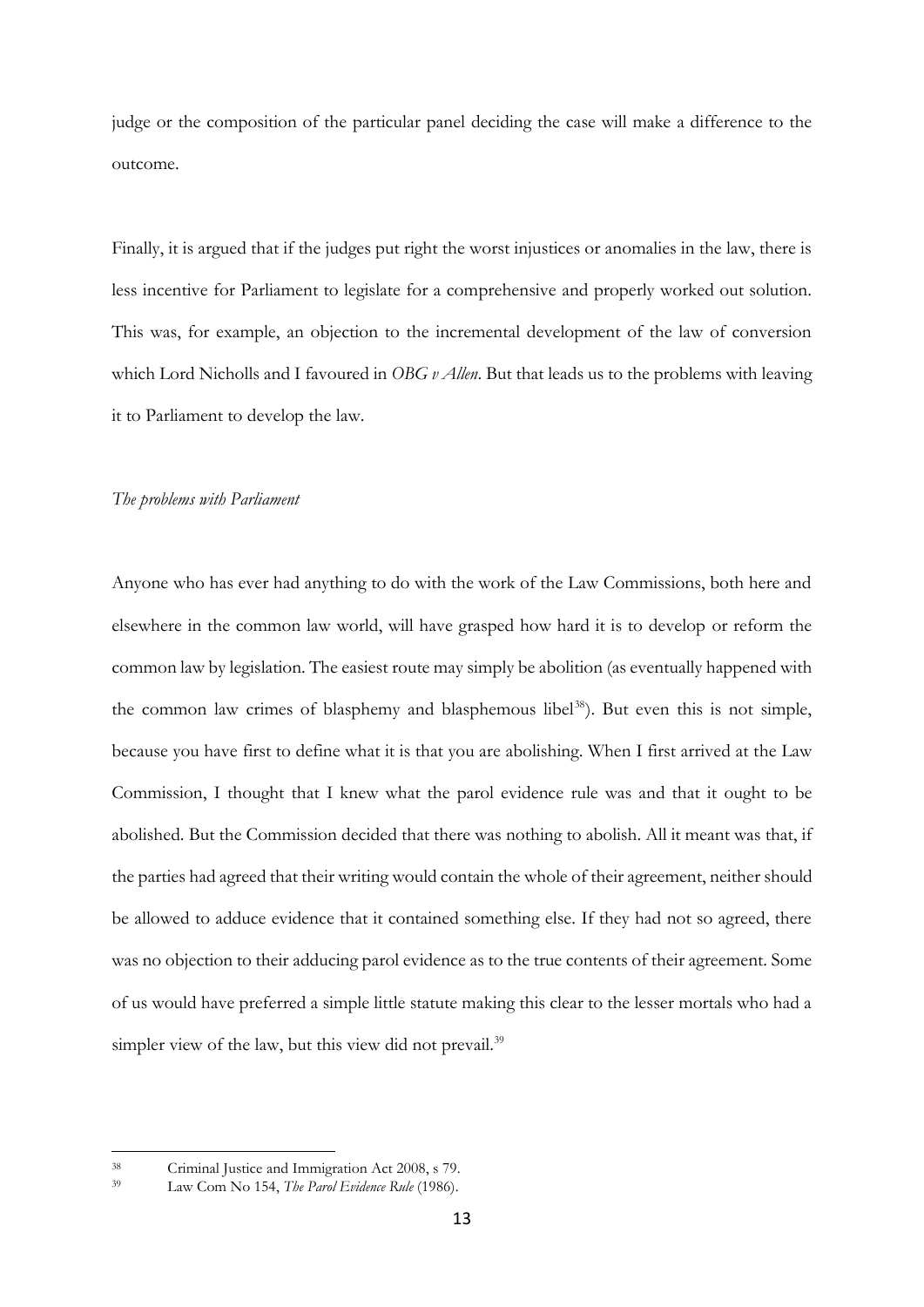The problems of abolition are nothing compared with the problems of reform. It begins with formulating your proposals. First you have to decide what the law is, then you have to decide how it should be changed, and then you have to persuade Parliamentary counsel to find the words to express this clearly and precisely enough for the parties and judges who will have to apply it in future. Deciding what the law is may not be so difficult where there are clear decisions of the House of Lords or Supreme Court directly in point. But it is much harder where there is a mass of Court of Appeal and High Court authority which has to be reconciled and which may well change before your proposed reforms are implemented.

The problems continue if your proposals are put before Parliament. The democratic process may wreak havoc with what you thought was a carefully thought-out and coherent scheme (as happened when our proposals for reform of the ground for divorce<sup>40</sup> reached the statute book in the Family Law Act 1996). Not only that, once done, legislative reform freezes the law in a particular place and prevents its incremental development on a case by case basis. Indeed, if Parliament has legislated on one assumption as to what the law is, for example that the tort of conversion is limited to chattels, this may be seen as a barrier to challenging that assumption, as it was in *OBG v Allen*.

Even when it is quite clear what the law is and how it should be changed, Parliament may be reluctant to spend precious time on it. Reforming the common law is not a high priority for government or politicians. The Law Commission has tried hard, both to gain government 'buy-in' before a project is undertaken and to obtain a timely response once it is completed.<sup>41</sup> This has worked well in some areas, most notably, I think, where the statute book (as interpreted by the judges) is in a mess: firearms is a good example. But it has worked less well in areas where the

<sup>40</sup> Law Com No 192, *The Ground for Divorce* (1990).

Law Commission Act 2009, ss 1 and 2, inserting ss 3A and 3B into the Law Commissions Act 1965, and Law Com No 321, *Protocol between the Lord Chancellor (on behalf of the Government) and the Law Commission* (2010).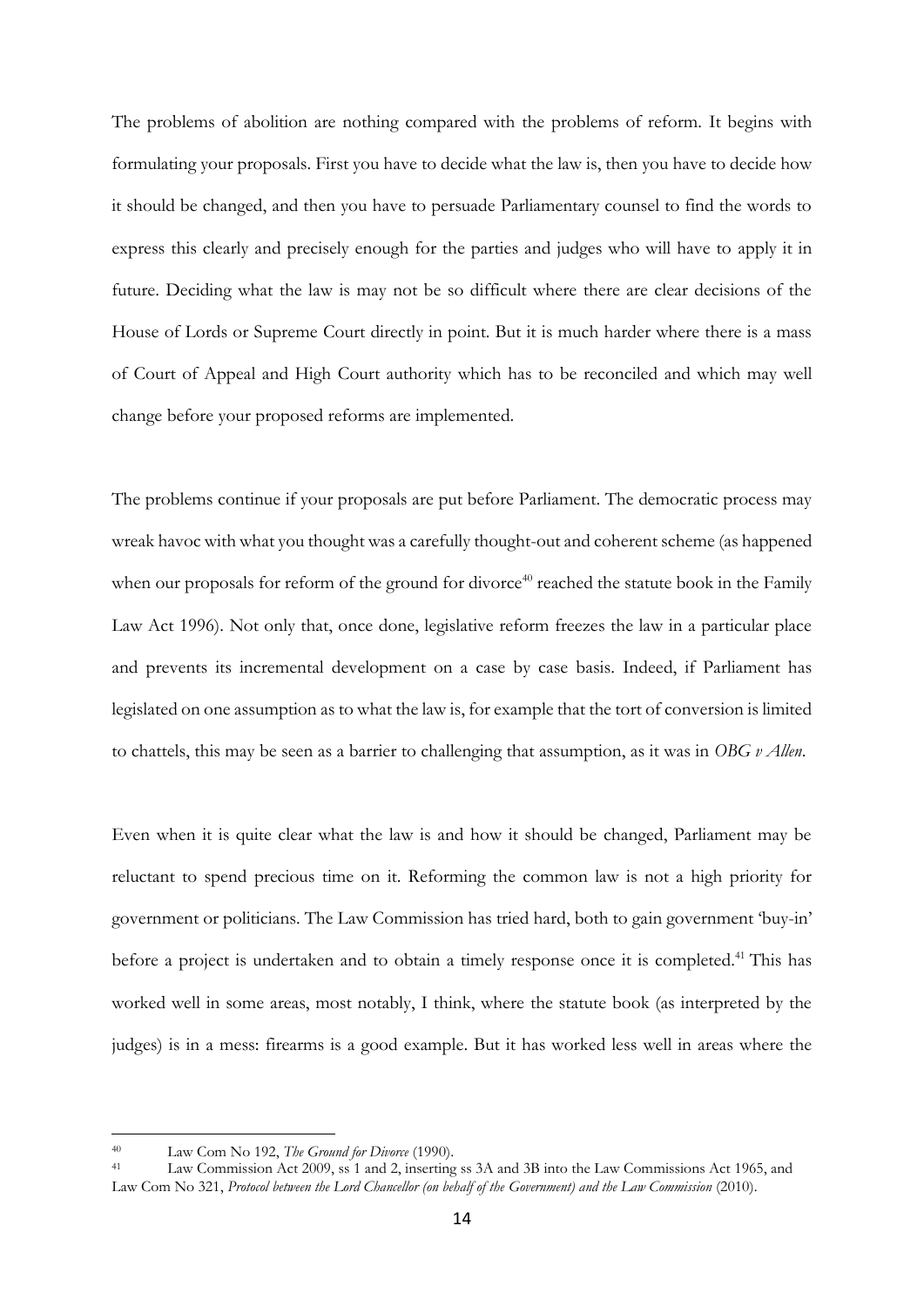common law has proved inadequate and statutory reform is needed: financial remedies between cohabiting couples is an example.

Worst of all, there are some areas where the judges are all too well aware of their own inadequacies and would dearly love Parliament to solve the problem for them. Switching off life support, or withdrawing artificial nutrition and hydration (ANH), is an obvious example. In the Tony Bland case, Lord Browne-Wilkinson said that 'Where a case raises wholly new moral and social issues, in my judgment it is not for judges to seek to develop new, all-embracing, principles of law in a way which reflects the individual judge's moral stance when society as a whole is substantially divided on the relevant moral issues'.<sup>42</sup> It seemed to him imperative that the issues should be considered in Parliament and the judges' function should be to apply the principles adopted through the democratic process.

But what is the judge to do if Parliament resolutely refuses to do this? Unlike Parliament, the judge does not have a 'do-nothing' option. He has to decide the case in front of him. So he has to do the best he can. And that is, of course, what the judges have been doing with the Tony Bland cases ever since. They have deduced what the common law principles are and applied them to the situation. Invasive medical treatment is an assault unless the patient has consented; where the patient is incapable of consenting, it may be justified under the doctrine of necessity; such treatment is only necessary if it is in the patient's best interests; so the issue is not whether turning off the machine, or withdrawing ANH, or declining to give life-sustaining treatment, is in the patient's best interests; the issue is whether continuing or providing the treatment is in the patient's best interests. <sup>43</sup> That is all a reasonably straightforward application of settled principles to a developing factual situation. Of course, deciding what is in the patient's best interests is not at all

<sup>&</sup>lt;u>.</u> <sup>42</sup> *Airedale NHS Trust v Bland* [1993] AC 789, p 880.

<sup>43</sup> *Aintree University Hospital NHS Trust v James* [2013] UKSC 67, [2014] AC 59.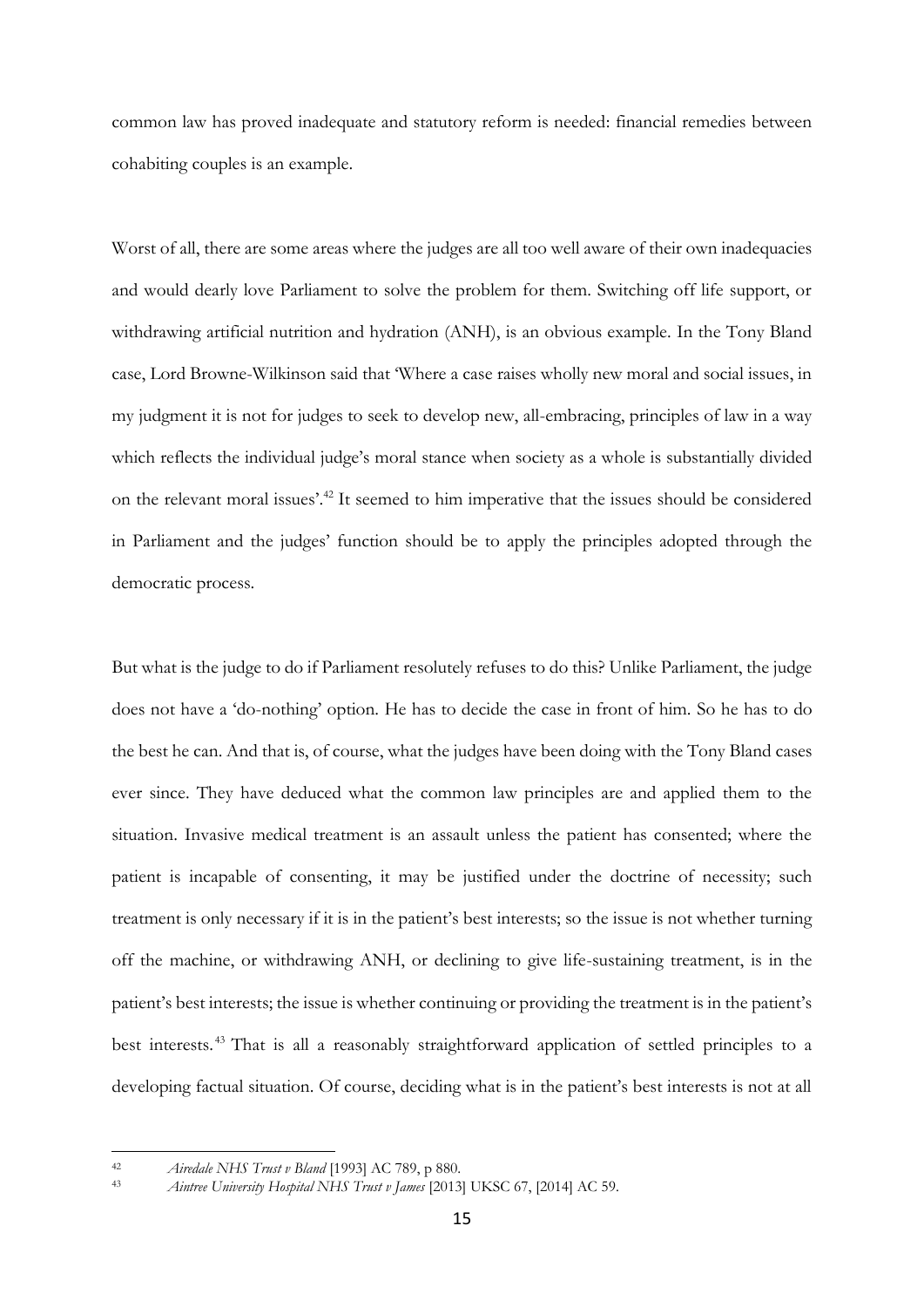straightforward, but Parliament would always leave that to be decided on a case by case basis, perhaps with some guidance as the factors to be taken into account (as has happened in the Mental Capacity Act 2005). So is there really a need for legislative reform?<sup>44</sup>

#### *So is there an answer?*

So is there an answer to the question? I agree with Lord Dyson (in his ALBA lecture of 2012<sup>45</sup> and his Bentham Association Presidential address in 2014<sup>46</sup>) that there is no one principled answer but that the overall key is institutional competence. This is not the same as democratic legitimacy. In our unwritten Constitution it is accepted that both Parliament and the judges may make the law. It is also accepted that Parliament can make or unmake any law: whether there are any limits to this has yet to be properly explored. On the other hand, it is accepted that there are limits to the law-making role of the courts. Those limits are set by what a court, in deciding the individual case before it, is competent to do. As Lord Dyson points out, some judges are more adventurous and take a broader view of their competence than others. We have to acknowledge that the judge often does have a choice about whether to develop the law or whether to leave it alone: perhaps that is the biggest objection to judicial law-making.

But I would suggest there are at least six things which the courts are competent to do if they choose:

(1) They may discern and articulate a general principle or principles from a mass of individual instances, as the majority were prepared to do in *Donoghue v Stevenson*. 47

<sup>44</sup> The real problem is one which the judges have created, by insisting that all these cases come to court whether or not there is any dispute. The judges could solve that.

<sup>&</sup>lt;sup>45</sup> Where the Common Law Fears to Tread'  $(2013)$  34 SLR 1.<br><sup>46</sup> Are the Judges too powerful<sup>2</sup> 12 March 2014

<sup>46</sup> 'Are the Judges too powerful?' 12 March 2014.

<sup>[1932]</sup> AC 562.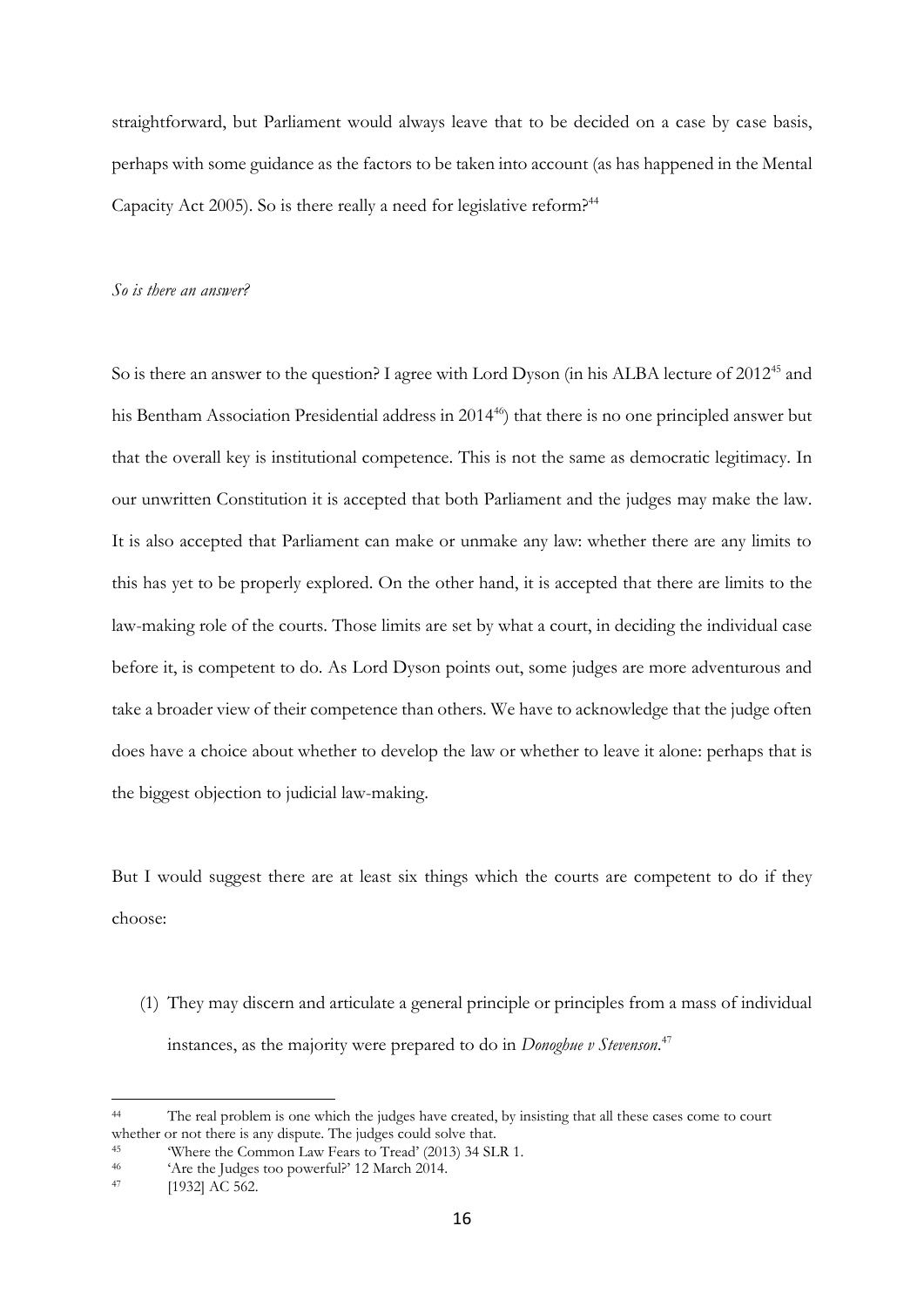- (2) They may adopt the general principles already discerned by the great doctrinal writers who have done the job for them, and apply these to new cases, as has certainly happened in the law of restitution.
- (3) They may expand an existing concept, such as 'personal injury', 'bodily harm' or 'domestic violence', to reflect modern thinking.<sup>48</sup>
- (4) They may develop the scope of an existing cause of action, for example, by expanding liability in negligence for failing to inform patients of the risks and benefits in certain treatments,<sup>49</sup> or by recognising that the tort of malicious prosecution can apply to bringing civil as well as criminal proceedings.<sup>50</sup>
- (5) They may develop the scope of existing remedies, for example by decreeing an increase in the level of damages for pain suffering and loss of amenity in *Heil v Rankin*,<sup>51</sup> or by recognising new heads of damages for personal injury, or by altering the basis of calculation, as in *Knauer v Ministry of Justice.*
- (6) They may even invent brand new remedies to support an existing cause of action; obvious examples are freezing orders (Mareva injunctions) and search orders (Anton Piller orders), but my favourite is *Rees v Darlington Memorial Hospital NHS Trust*,<sup>52</sup> where the majority invented a brand new award of a non-negligible but non-compensatory sum to recognise the invasion of autonomy and bodily integrity involved in causing a woman to have a child she should never have had.

Never say never, but I think that the judges are unlikely to create an entirely new cause of action, still less a new criminal offence. This they would now regard themselves as institutionally

<sup>48</sup> Eg in *Yemshaw v Hounslow London Borough Council* [2011] UKSC 3, [2011] 1 WLR 433.<br>49 Montgomery v Langrkshire Health Board [2015] UKSC 11, [2015] AC 1430.

<sup>49</sup> *Montgomery v Lanarkshire Health Board* [2015] UKSC 11, [2015] AC 1430.<br><sup>50</sup> *Willers v Gubay* [2016] UKSC 43, [2016] 3 WI R 477

<sup>50</sup> *Willers v Gubay* [2016] UKSC 43, [2016] 3 WLR 477.

 $\frac{51}{52}$  [2001] QB 272.

<sup>[2003]</sup> UKHL 52, [2004] 1 AC 309.